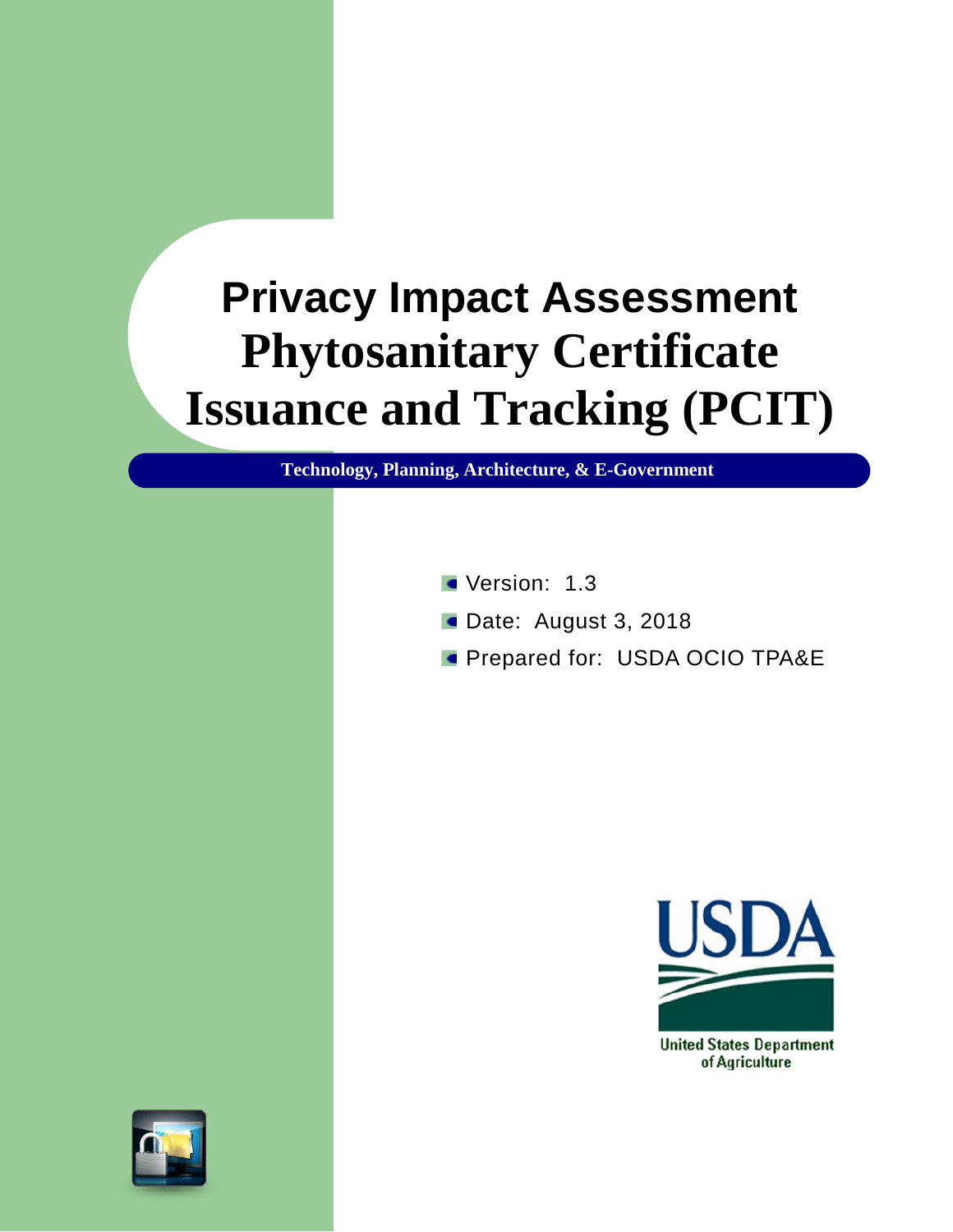

# **Privacy Impact Assessment for the**

# **Phytosanitary Certificate Issuance and Tracking (PCIT)**

**August 3, 2018**

**Contact Point Darlene Rush APHIS, BISSM, PMO (301) 851-2161**

**Reviewing Official Tonya G. Woods APHIS Privacy Act Officer United States Department of Agriculture (301) 851-4076**

**Danna L. Mingo Privacy Compliance Officer Information Security Branch United States Department of Agriculture (301) 851-2487**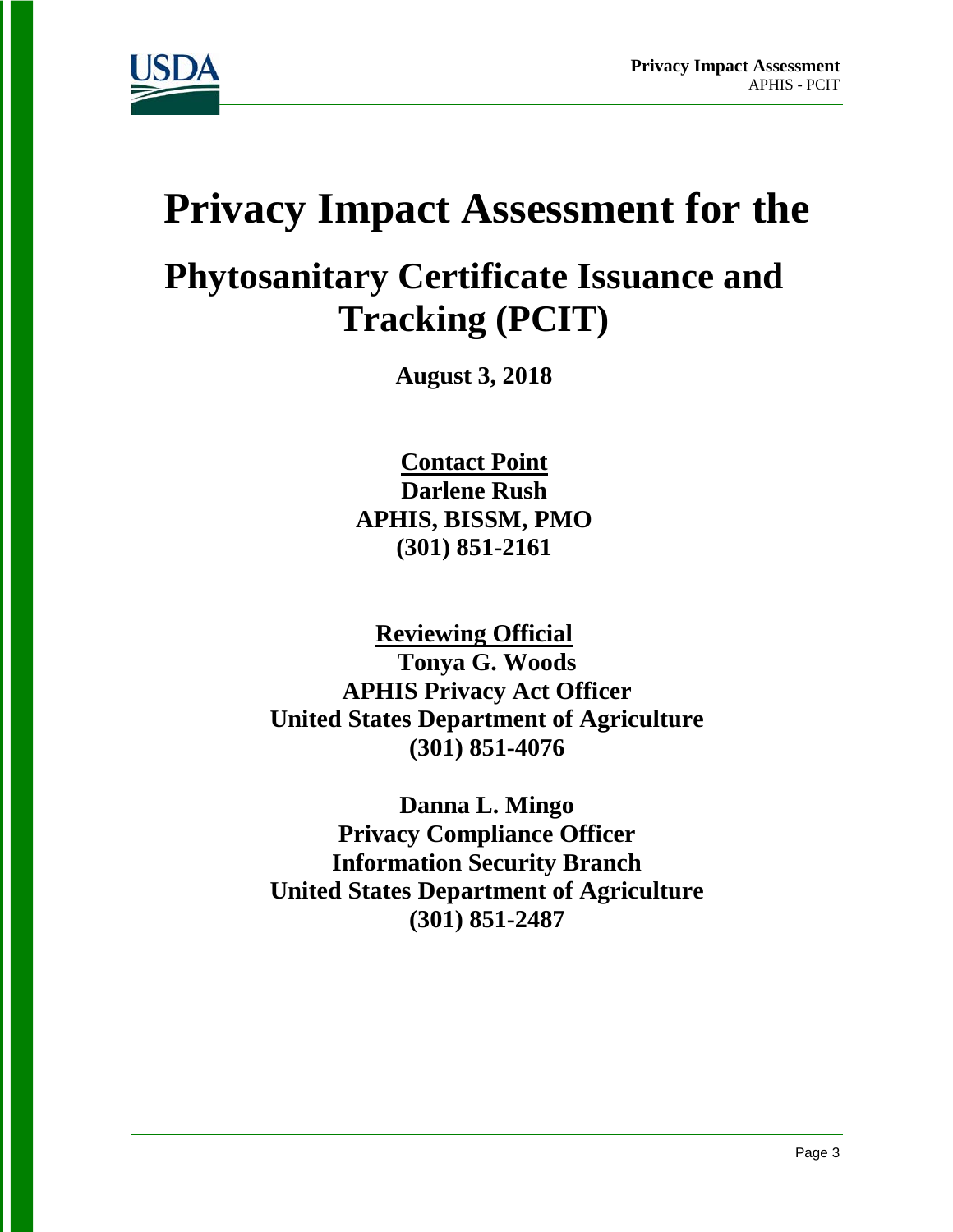

# **Abstract**

The Phytosanitary Certificate Issuance and Tracking System (PCIT) is a web application. It facilitates the creation and processing of plant export applications with the intent of generating an export certificate. The PIA is being conducted to document the data collection, use, retention, sharing, access, and customer protection.

# **Overview**

- Phytosanitary Certificate Issuance and Tracking System (PCIT), APHIS
- PCIT's purpose is to facilitate the creation and processing of plant export applications (OMB Form 572) with the intention of generating an export certificate (OMB 577, 578,579). The export certificate, known as the Federal Phytosanitary Certificate is created to allow entry of plants or plant products into a foreign country. The certificate certifies to the foreign plant protection service that the shipment has been inspected and was found to conform to the phytosanitary import requirements of that country. In addition, the certificate attests that the shipment was appropriately treated for or free from quarantine plant pests and pathogens and is practically free from other injurious pests. It relates to the mission by providing a service to citizens in alignment with international affairs and commerce that helps to protect the health and value of American agriculture.
- The information in the system includes the data that exporters enter to create an application for the export of agricultural goods to foreign countries. The information entered includes consignee, commodities, and destination country. The exporter only has visibility into their organization's information. It is though not likely, the exporter or consignee information could be a personal address and/or phone number. An exporter can choose not to participate in the program. If they do, it understood that the information is collected for the processing Phytosanitary Certificates only. If an exporter chooses not to participate, manual certificates can still be processed by the Federal or State cooperator. Though the information is still manually collected.
- A typical transaction conducted on the system would involve an applicant who accesses PCIT for the purpose of exporting plant products. They would go to PCIT website and to pay for their certificates the applicant would click a link within the PCIT website and the applicant would be redirected to Treasury's Pay.Gov. No financial data is kept in PCIT. The only information transmitted to PCIT is the Org ID and the amount deposited in the organization account and this is completed through a secure TLS connection between Pay.gov and PCIT. An ISA has been established to address this connection. PCIT is connected to the USDA e-Authentication platform for its users. Federal and state officials use PCIT to adjudicate applicant data and certify that the plants or plant products were inspected prior to leaving the U.S. port and conform to any phytosanitary entry requirements the importing country has set.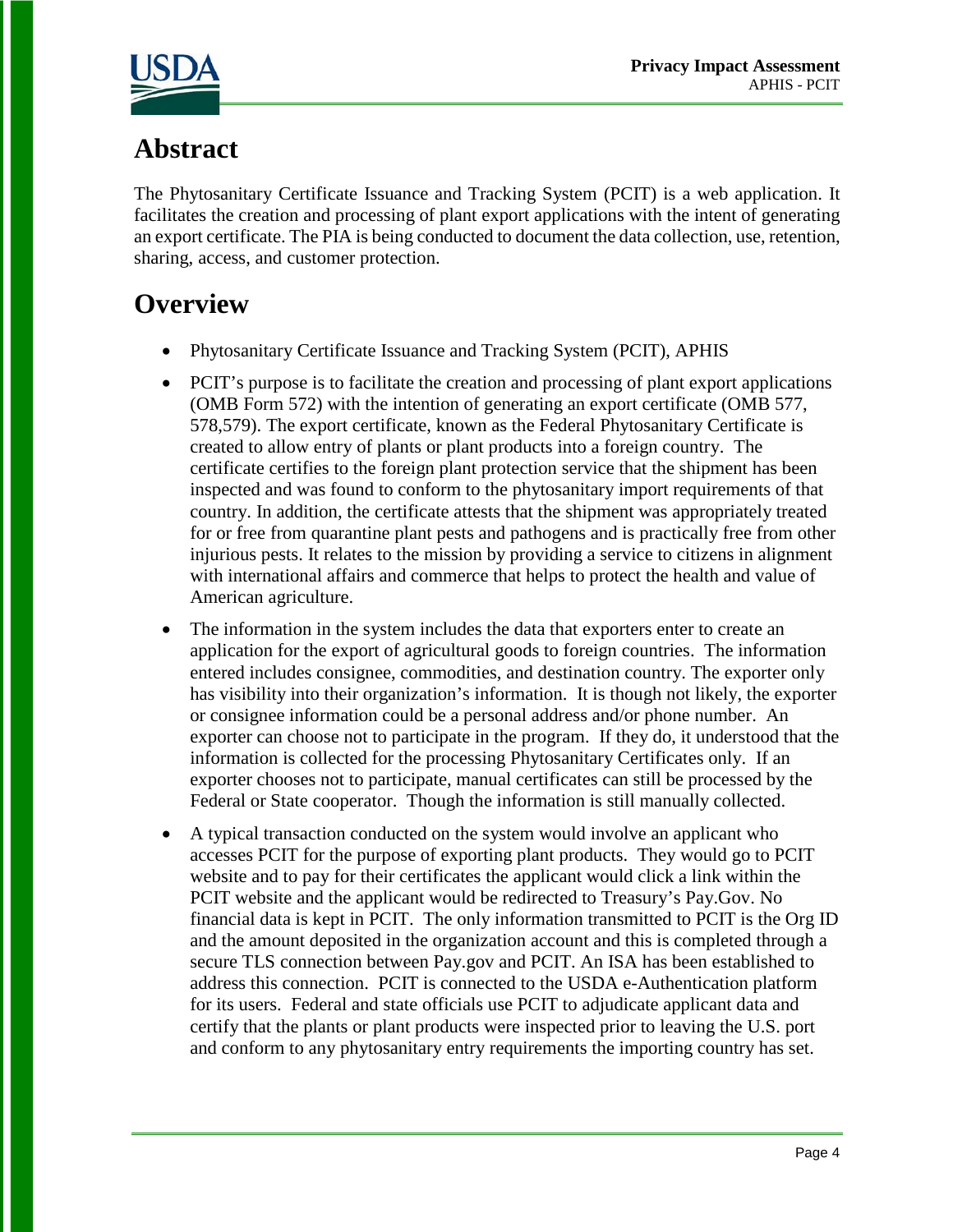

- Information sharing conducted by PCIT includes State and County cooperators which act as surrogates to APHIS with roles in issuance of phytosanitary certificates that have access to the data within their organizations.
- PCIT's module includes the Phytosanitary Export Database (PExD) which houses the export requirements for plants and plant products to foreign countries.
- PCIT was granted the Authority to Operate (ATO) effective June 25, 2010.
- In March 2012, a pilot system named Veterinary Export Health Certificate System (VEHCS) was deployed to support Veterinary Services (VS) in creating and endorsing animal health certificates (HC) for exporting cattle, swine and poultry to Canada and poultry to Guatemala. VEHCS enables Accredited Veterinarians (AV) to create and submit on-line HC, and Veterinary Medical Officials (VMO) to review and endorse the HC.
- VEHCS was developed based on PCIT architectural framework. It operates on PCIT hardware and shares the Weblogic application server with PCIT. VEHCS has its own database that stores certificates data. Pilot users access the application via the PCIT URL.
- In June 2013, PCIT login page was modified to become a common APHIS application log in portal to further enhance and integrate VEHCS, and enable VEHCS users to selfregister.
- PCIT was granted a new Authority to Operate (ATO) effective August 20, 2016.

# **Section 1.0 Characterization of the Information**

#### **1.1 What information is collected, used, disseminated, or maintained in the system?**

Information collected, used, disseminated and maintained in PCIT includes consignee, commodities, and destination country. The exporter enters data including their company name, address and phone number. The exporter or consignee information could be a personal address and/or phone number. The information is required as part of the certificate issuance process. The Accredited Certifying Official (ACO) name and duty station is collected as part of the information that will be displayed on a certificate. The ACO may choose to have his signature captured through a manual process. The ACO fills out a form, with signature and the signature image is scanned and stored in the PCIT database as part of the ACO's record.

A similar process is employed in VEHCS. The Accredited Veterinarians, who are certified by VS, can obtain a Level 1 eAuthentication account, and then register with VEHCS. The pertinent information being collected include

**Veterinary Clinic** (\* indicates required data)

Business Name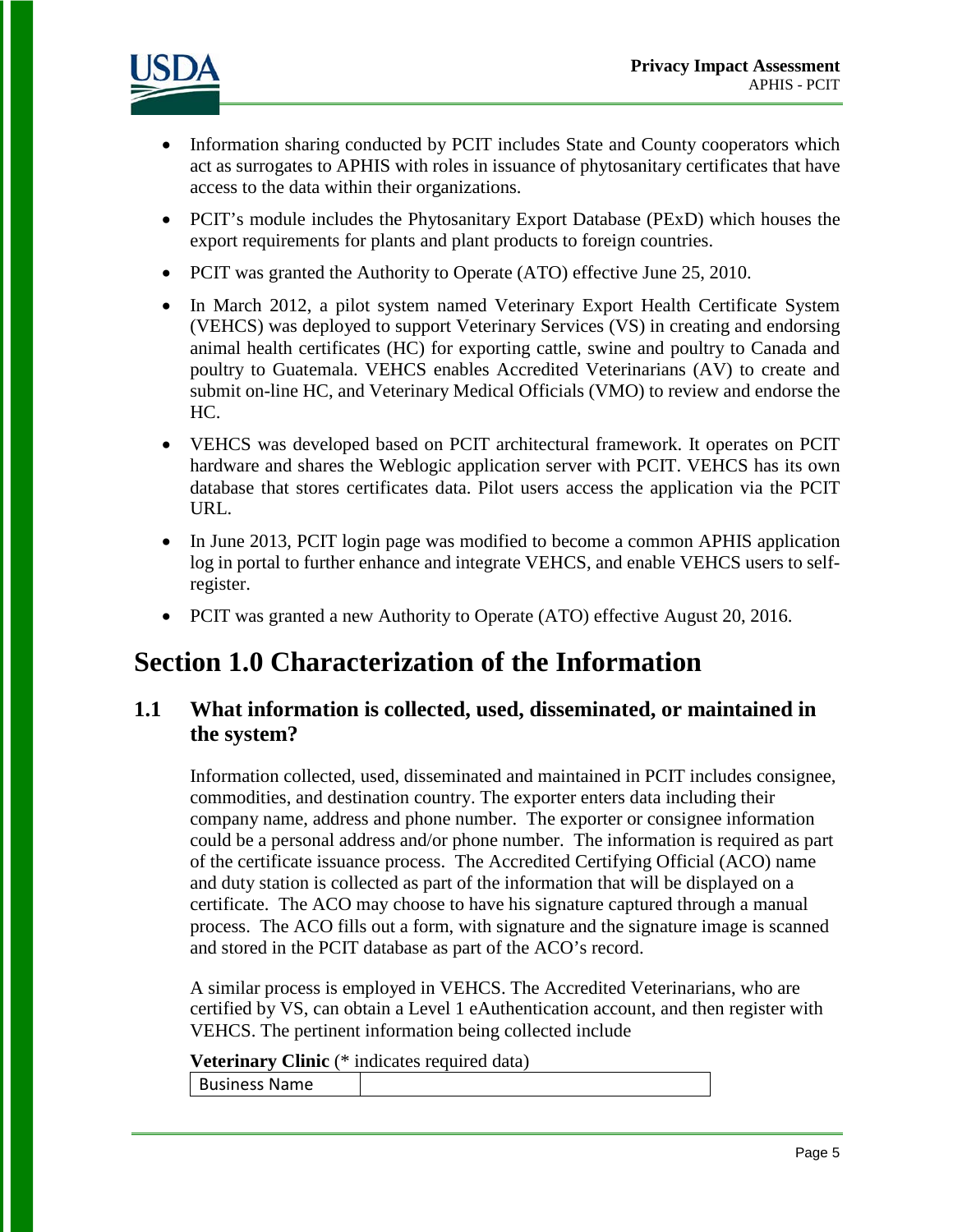

| First Line Address*  |  |
|----------------------|--|
| Second Line          |  |
| Address              |  |
| City*                |  |
| State*               |  |
| Zip Code*            |  |
| <b>Phone Number</b>  |  |
| <b>Fax Number</b>    |  |
| <b>Email Address</b> |  |

**Accredited Veterinarians** (\* indicates required data)

| First Name*                                  |                         |             |                     |
|----------------------------------------------|-------------------------|-------------|---------------------|
| Middle Initial                               |                         |             |                     |
| Last Name*                                   |                         |             |                     |
| Name and                                     |                         |             |                     |
| Credentials to be                            |                         |             |                     |
| displayed on the                             |                         |             |                     |
| Health Certificate*                          |                         |             |                     |
| <b>Email Address</b>                         |                         |             |                     |
| License Number(s)*                           | $State(s)*$             |             | Expiration Date(s)* |
|                                              |                         |             |                     |
|                                              |                         |             |                     |
|                                              |                         |             |                     |
|                                              |                         |             |                     |
|                                              |                         |             |                     |
|                                              |                         |             |                     |
|                                              |                         |             |                     |
|                                              |                         |             |                     |
|                                              |                         |             |                     |
|                                              |                         |             |                     |
| Attach additional license data if necessary. |                         |             |                     |
| <b>Accreditation Number*</b>                 | <b>Expiration Date*</b> | $State(s)*$ |                     |
|                                              |                         |             |                     |
|                                              |                         |             |                     |
|                                              |                         |             |                     |
|                                              |                         |             |                     |
|                                              |                         |             |                     |
|                                              |                         |             |                     |
|                                              |                         |             |                     |
|                                              |                         |             |                     |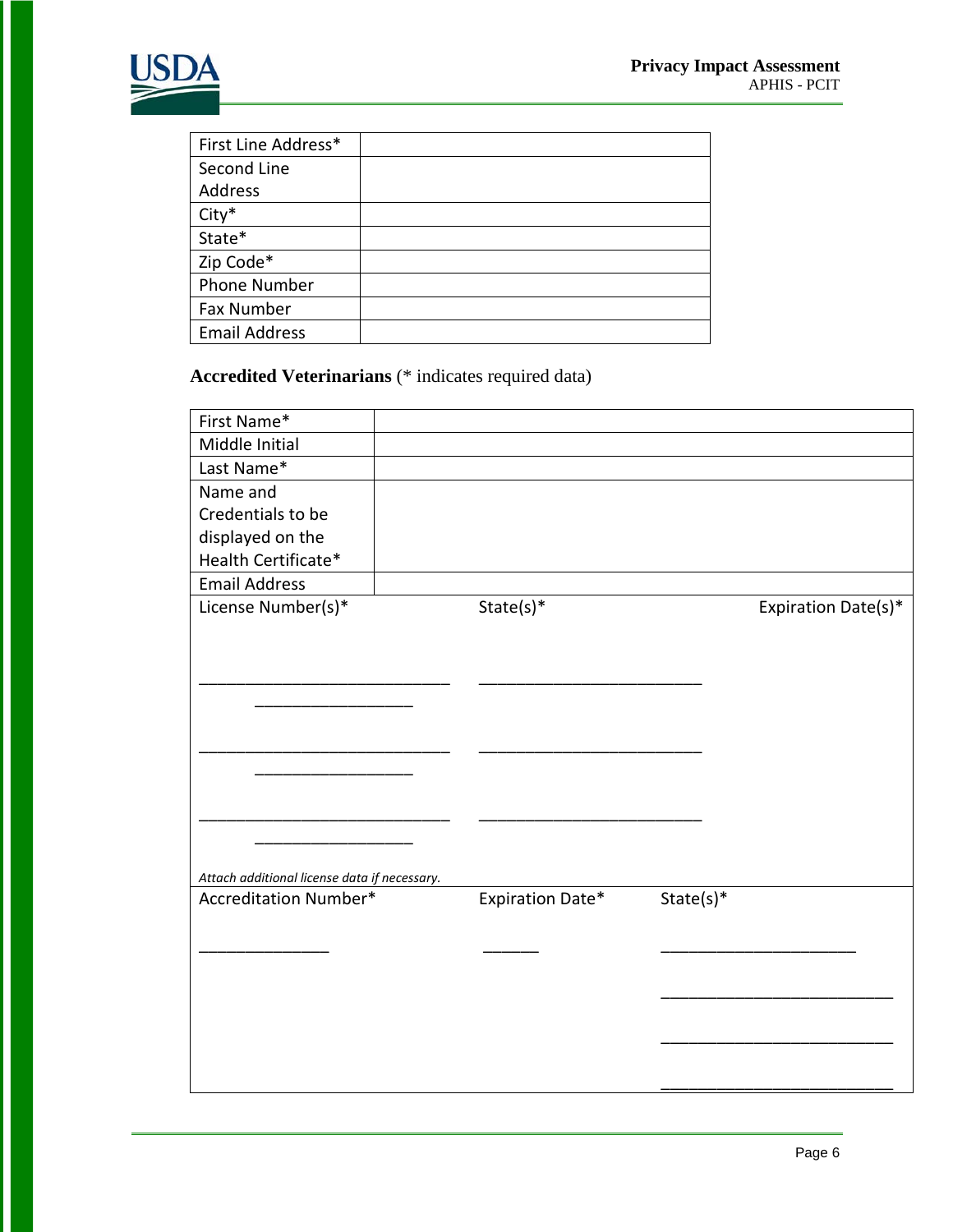

#### **1.2 What are the sources of the information in the system?**

Industry information provided by exporters on commodities to be shipped

Federal, State and Local Officials: information needed to certify shipment

The AV information is provided by the AV during the self-registration process.

The VMO information is provided by the VEHCS business program to be loaded into the system.

#### **1.3 Why is the information being collected, used, disseminated, or maintained?**

The information is being collected, used, disseminated or maintained to create an application for the export of agricultural goods to foreign countries. ACO name is required on a certificate. ACO signature is also required and they may choose to do a manual signature or electronic image.

Similarly for VEHCS, The AV information is being collected, used, disseminated or maintained to create an HC for the export of animals to foreign countries. VMO name is required on a certificate.

#### **1.4 How is the information collected?**

Exporters enter the information in the system via the internet (web access). The ACO may choose to have his signature captured through a manual process. The ACO fills out an ACO signature form, with signature and the signature image is scanned and stored in the PCIT database as part of the ACO's record.

On VEHCS system, the AVs enter the information in the system via the internet (web access). The VMO information is provided by the VS business program and is uploaded to the system by a background database script or entered by VS through VEHCS via internet.

#### **1.5 How will the information be checked for accuracy?**

Reference tables are being used. Edit checks are available on data fields when possible. Automated edit checks at the field level and a final check on the application to be submitted is done when the user signifies the application is complete. Checks for completeness are included in the actual issuance of the certificate by the certified official to ensure applicable information has been captured. Only persons that are valid ACO's or VMOs as defined by PCIT have the privilege to sign or endorse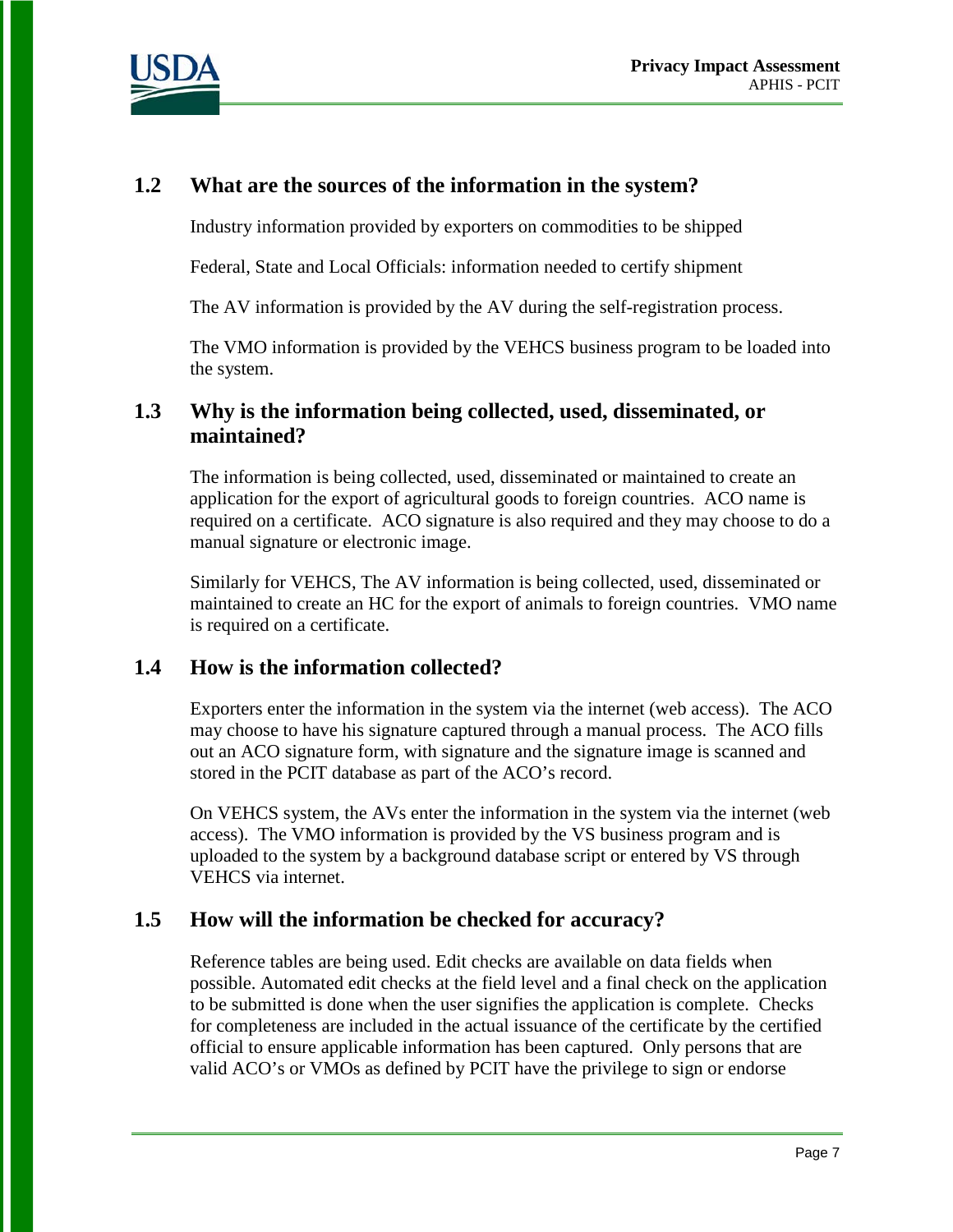

certificates. ECS' are responsible to ensure that ACO's are current. The VS Headquarter management is responsible to ensure VMOs 'data is accurate and current.

#### **1.6 What specific legal authorities, arrangements, and/or agreements defined the collection of information?**

The Plant Protection Act (7 U.S.C. 7701 et seq.)

Animal Health Protection Act

#### **1.7 Privacy Impact Analysis: Given the amount and type of data collected, discuss the privacy risks identified and how they were mitigated.**

Risk of exposure of address and/or telephone number of the exporter or consignee are minimal. No address/phone is explicitly designated as personal. These data are "company" information. Access to data is granted by organization and only the exporter has access to its data and that includes the consignee information. Consignees designate who is receiving the shipped commodities.

Only the ACO of name can access and use their electronic signature image. This is built into the PCIT roles software.

The VEHCS system is designed to maintain confidentiality for the AVs. Their information is securely stored in the VEHCS database. They can only access HC data which they create.

## **Section 2.0 Uses of the Information**

#### **2.1 Describe all the uses of information.**

The data collected is for the creation of Phytosanitary certificates needed to export plant products outside of the U.S. The data may also be used to track national export activities and help in predicting market trends for the future. Specifically the data will be used to evaluate application data and issue certificates, schedule and perform inspections, investigations and phytosanitary related activities, and generate reports to evaluate quality control and effectiveness of the Program. An ACO signature (electronic image or hand written) are required on all certificates issued.

For VEHCS, the data collected is for the creation of the animal health certificates needed to export live animals outside of the U.S. The data may also be used to track national export activities and help in predicting market trends for the future. Specifically the data will be used to evaluate application data and issue certificates, schedule and perform inspections, investigations and veterinary related activities, and generate reports to evaluate quality control and effectiveness of the Program.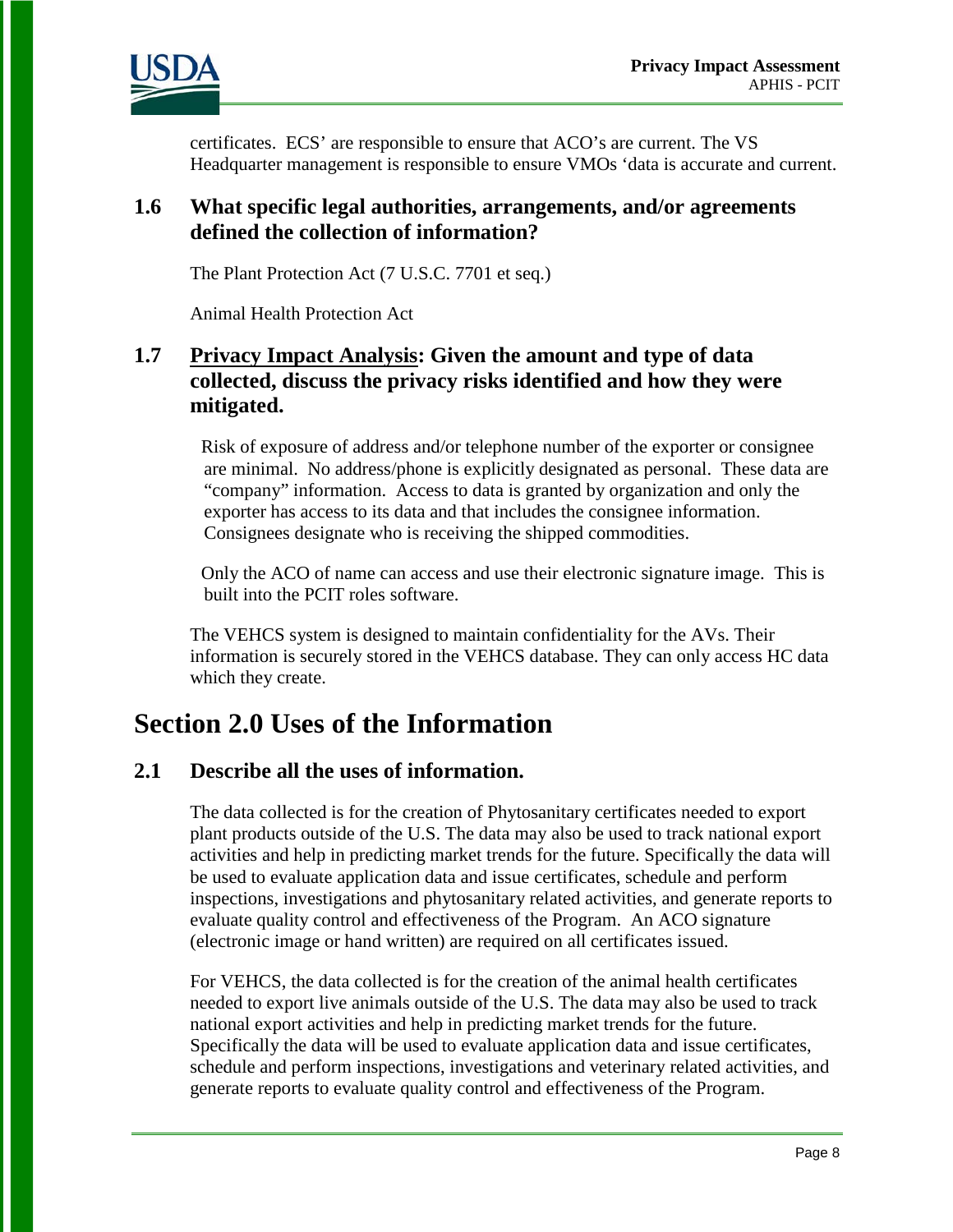

#### **2.2 What types of tools are used to analyze data and what type of data may be produced?**

COGNOS, a Business Intelligence (BI) tool is used to analyze the data and produce reports that evaluate quality control and effectiveness of the program. COGNOS is the designated APHIS/PPQ BI tool and integral to operation, much the same as Oracle DBMS, or general operating elements of the general infrastructure.

#### **2.3 If the system uses commercial or publicly available data please explain why and how it is used.**

 $N/A$ 

#### **2.4 Privacy Impact Analysis: Describe any types of controls that may be in place to ensure that information is handled in accordance with the above described uses.**

To gain access to the PCIT/VEHCS systems all users are required to have an USDA e-Authentication account. This a 2 step process where the user name identifies the user and the password authenticates that the user is in fact who he claims to be. Once an individual gains initial access to PCIT/VEHCS, there are 2 options:

- 1. Create a New Organization (typically done by the organization administrator) or Join an existing organization.
- 2. To join an existing organization, the person must be invited and will receive a unique PIN from the organization administrator.

Thus only individuals belonging to an organization has access to the data

For use of the ACO signature, only the ACO of name can access and use their electronic signature image. This is built into the PCIT roles software.

# **Section 3.0 Retention**

#### **3.1 How long is information retained?**

The proposed disposition authority for PCIT records are as follows pending NARA approval:

Commodity data includes identifiers and characteristics. Disposition: twenty years.

Certificate data includes fee, applicant, consignee, treatment, and importing country requirements. Disposition: twenty years.

Attachment data includes all supporting documentation. Disposition: five years.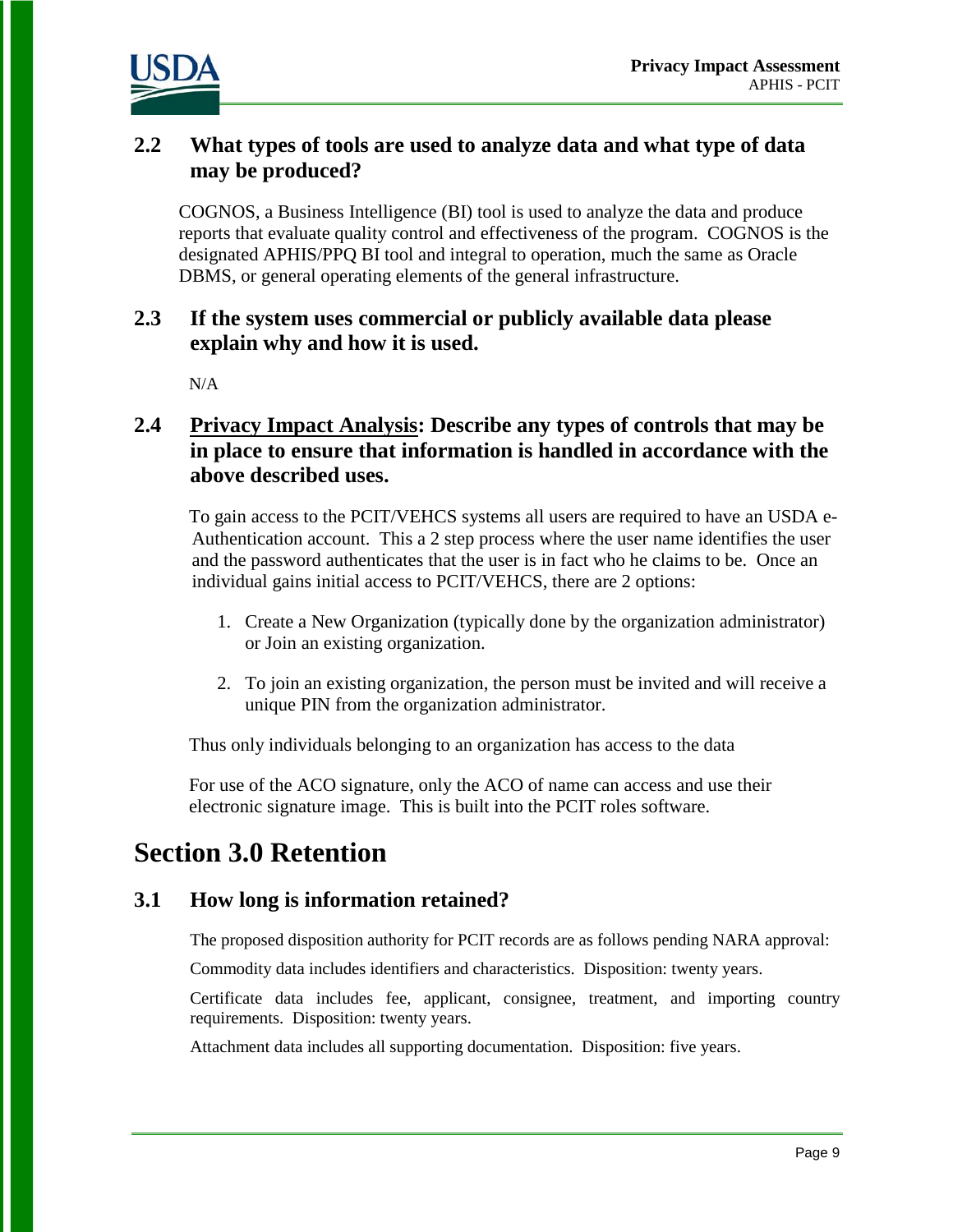

VEHCS records are permanent until the records have been scheduled..

### **3.2 Has the retention period been approved by the component records officer and the National Archives and Records Administration (NARA)?**

Approval is pending. The MRP400 has been submitted to Agency records officer for submission to NARA for approval.

#### **3.3 Privacy Impact Analysis: Please discuss the risks associated with the length of time data is retained and how those risks are mitigated.**

The retention period mentioned above does not pose a risk to the data. The system and its data is protected and access controls are in place to protect the integrity of the data.

# **Section 4.0 Internal Sharing and Disclosure**

The following questions are intended to define the scope of sharing within the United States Department of Agriculture.

### **4.1 With which internal organization(s) is the information shared, what information is shared and for what purpose?**

Information is shared within APHIS to provide reports about the effectiveness of the Program. Typically these are reports generated by or at the request of the PCIT or VEHCS program office which delineates commodity shipments. There is no data sharing between other APHIS systems at this time.

#### **4.2 How is the information transmitted or disclosed?**

Information is transmitted by the generation of reports using the COGNOS business intelligence tool.

#### **4.3 Privacy Impact Analysis: Considering the extent of internal information sharing, discuss the privacy risks associated with the sharing and how they were mitigated.**

There is no PII data and no privacy risks associated with reporting. Neither address/phone nor ACO/VMO name or signature data is shown on any documents other than Phytosanitary Certificates or Health Certificates which are required for the export of plant commodities to foreign trade partners.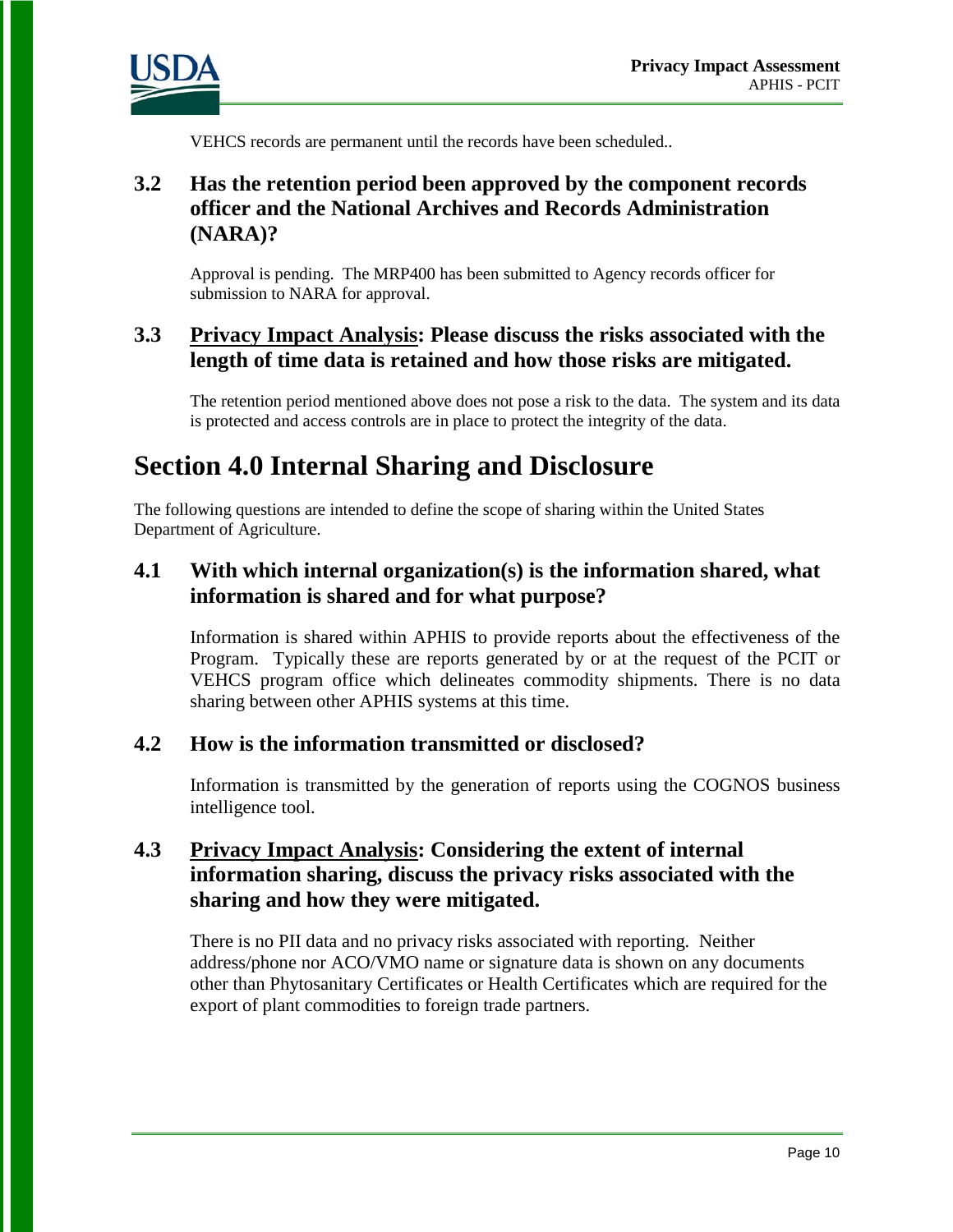

# **Section 5.0 External Sharing and Disclosure**

### **5.1 With which external organization(s) is the information shared, what information is shared, and for what purpose?**

(1) To certain State and county government regulatory officials to evaluate applications; schedule and perform inspections and related phytosanitary activities; generate phytosanitary certificates; investigate complaints about noncompliance with phytosanitary requirements; and evaluate program quality and effectiveness; (2) To certain Federal agencies, pursuant to the International Trade Data System Memorandum of Understanding, consistent with the receiving agency's authority to collect information pertaining to transactions in international trade;

 (3) To certain foreign governments concerning applications for phytosanitary certificates involving that country;

 (4) To the appropriate agency, whether Federal, State, local, or foreign, charged with responsibility of investigating or prosecuting a violation of law or of enforcing, implementing, or complying with a statute, rule, regulation, or order issued pursuant thereto, of any record within this system when information available indicates a

violation or potential violation of law, whether civil, criminal, or regulatory in nature, and either arising by general statute or particular program statute, or by rule, regulation, or court order issued pursuant thereto;

 (5) To the Department of Justice when: (a) the agency, or any component thereof; or (b) any employee of the agency in his or her official capacity; or (c) any employee of the agency in his or her individual capacity where the Department of Justice has agreed to represent the employee; or (d) the United States, is a party to litigation or has an interest in such litigation, and the use of such records by the Department of Justice is deemed by the agency to be relevant and necessary to the litigation; provided, however, that in each case, the agency determines that disclosure of the records to the Department of Justice is a use of the information contained in the records that is compatible with the purpose for which the records were collected;

(6) For use in a proceeding before a court or adjudicative body

before which the agency is authorized to appear, when: (a) the agency, or any component thereof; or (b) any employee of the agency in his or her official capacity; or (c) any employee of the agency in his or her individual capacity where the agency has agreed to represent the employee; or (d) the United States, is a party to litigation or has an interest in such litigation, and the agency determines that use of such records is relevant and necessary to the litigation; provided, however, that in each case, the agency determines that disclosure of the records to the court is a use of the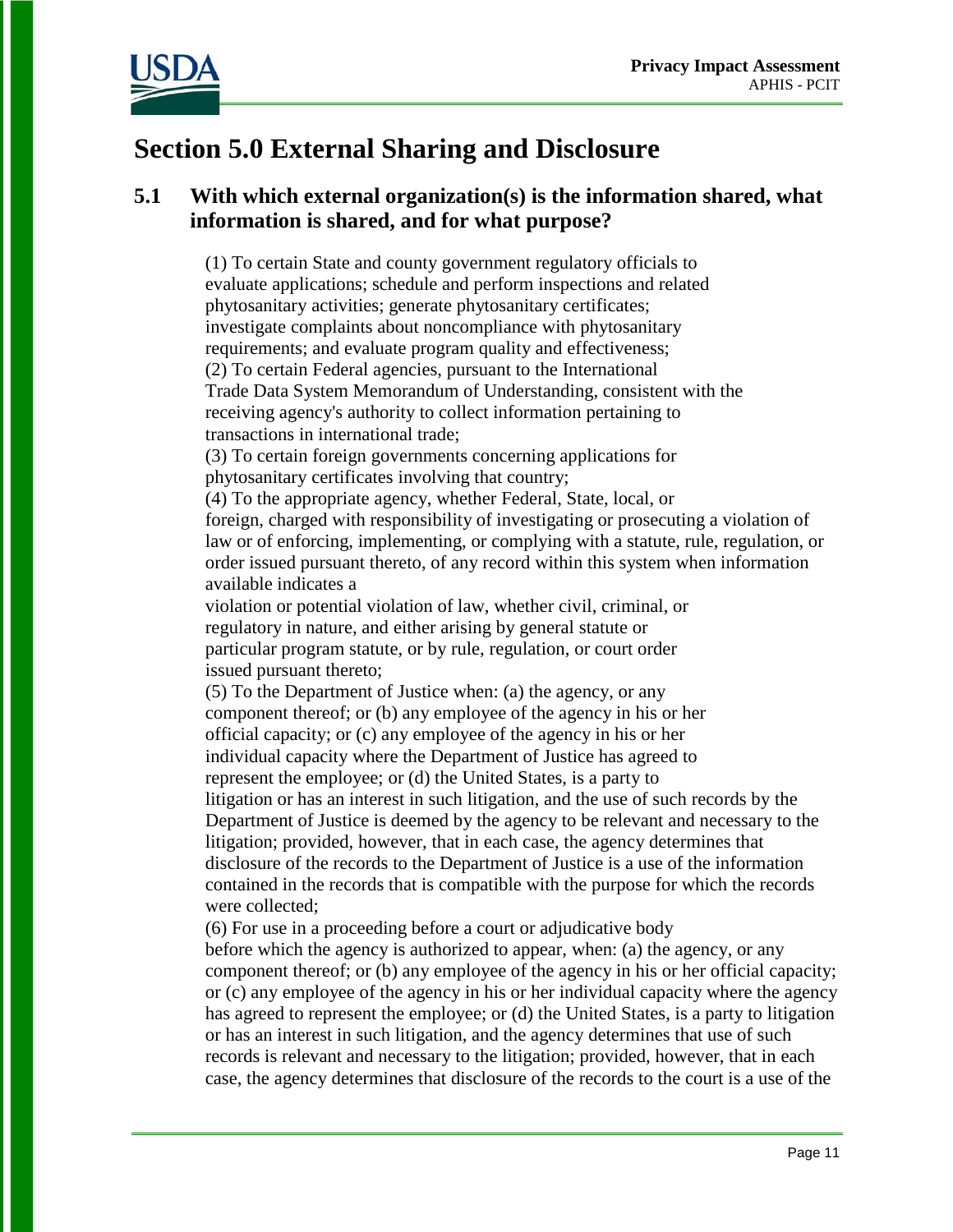

information contained in the records that is compatible with the purpose for which the records were collected;

 (7) To appropriate agencies, entities, and persons when: (a) the agency suspects or has confirmed that the security or onfidentiality of information in the system of records has been compromised; (b) the agency has determined that as a result of the suspected or confirmed compromise there is a risk of harm to economic or property interests, a risk of identity theft or fraud, or a risk of harm to the security or integrity of this system or other systems or programs (whether maintained by the agency or another agency or

entity) that rely upon the compromised information; and (c) the disclosure made to such agencies, entities, and persons is reasonably necessary to assist in connection with the agency's efforts to respond to the suspected or confirmed compromise and prevent, minimize, or remedy such harm;

(8) To contractors engaged to assist in administering the program.

Such contractors will be bound by the nondisclosure provisions of the Privacy Act; (9) To USDA contractors, partner agency employees or contractors,

or private industry employed to identify patterns, trends, or anomalies indicative of fraud, waste, or abuse; and

 (10) To the National Archives and Records Administration for records management inspections conducted under 44 U.S.C. 2904 and 2906.

**5.2 Is the sharing of personally identifiable information outside the Department compatible with the original collection? If so, is it covered by an appropriate routine use in a SORN? If so, please describe. If not, please describe under what legal mechanism the program or system is allowed to share the personally identifiable information outside of USDA.** 

Yes, it is covered by the APHIS-13 Phytosanitary Certificate Issuance and Tracking (PCIT) SORN that has been published at the following link https://www.ocio.usda.gov/sites/default/files/PCIT.txt

#### **5.3 How is the information shared outside the Department and what security measures safeguard its transmission?**

No data is shared with the state a county personnel as they are given access to PCIT to perform their required duties.A secure trusted server connectivity through the use of installed x.509 SSL digital certificates, as well as the specification of IP addresses for required firewall configurations. Each connection is then further validated through an API application login and password handshake to establish the encrypted HTTPS connection over TLS 1.2 transport security protocols. Once the secure connection is established, the transmission of electronic phytosanitary certificates occur to the International Trade Data System.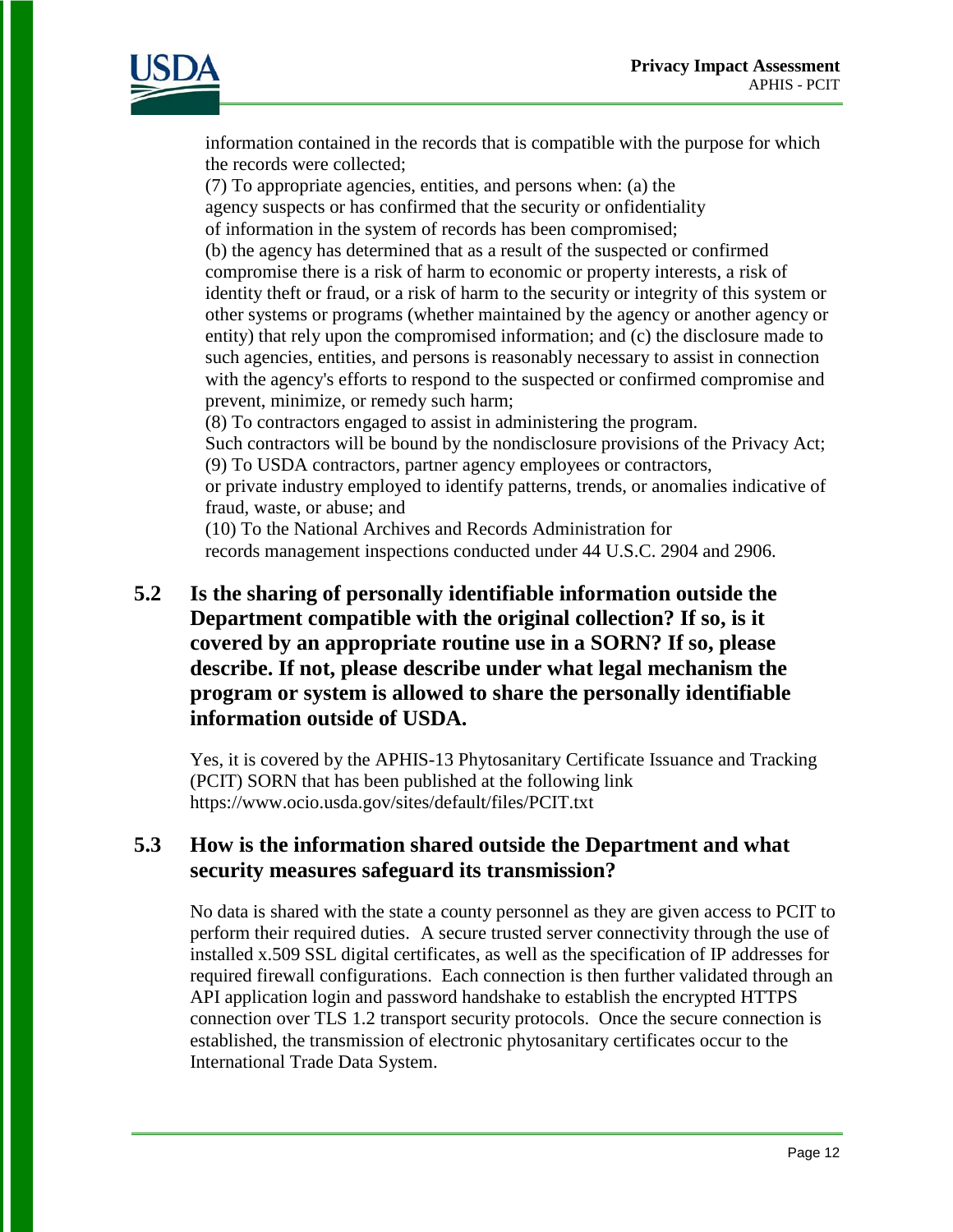

#### **5.4 Privacy Impact Analysis: Given the external sharing, explain the privacy risks identified and describe how they were mitigated.**

When sharing information with external organizations, the same specifications related to security and privacy that are in place for USDA APHIS employees are also applied to these outside Departments or Agencies. Access to PCIT data is governed by the "need-to-know" criteria and requires that the receiving entity demonstrate the need for the data before access or interface is granted. The reason for the exchange/interface request and the implications on privacy are two factors included in both the initial and ongoing authorization, the Interconnectivity Security Agreement (ISA) negotiated between APHIS PPQ and the external agency seeking to access to PCIT data. In general terms, the ISA specifies the conditions that govern the limitations associated with the use of the data, while the ISA specifies the data elements, format and the interface utilized during an electronic exchange.

# Section 6.0 Notice

**The following questions are directed at notice to the individual of the scope of information collected, the right to consent to uses of said information, and the right to decline to provide information.Section 6.0 Notice** 

#### **6.1 Was notice provided to the individual prior to collection of information?**

Yes, the SORN will serve as the official notice. The collection of the information is required to be able to export commodities and make sure that the shipment is compliant with all the applicable laws and regulations.

#### **6.2 Do individuals have the opportunity and/or right to decline to provide information?**

No, because the individual needs to provide all the information required to process the Phytosanitary certificate to be able to export their commodity.

#### **6.3 Do individuals have the right to consent to particular uses of the information? If so, how does the individual exercise the right?**

No, because if the user does not provide the information they will not be able to obtain the certificate to be able to export their commodity.

#### **6.4 Privacy Impact Analysis: Describe how notice is provided to individuals, and how the risks associated with individuals being unaware of the collection are mitigated.**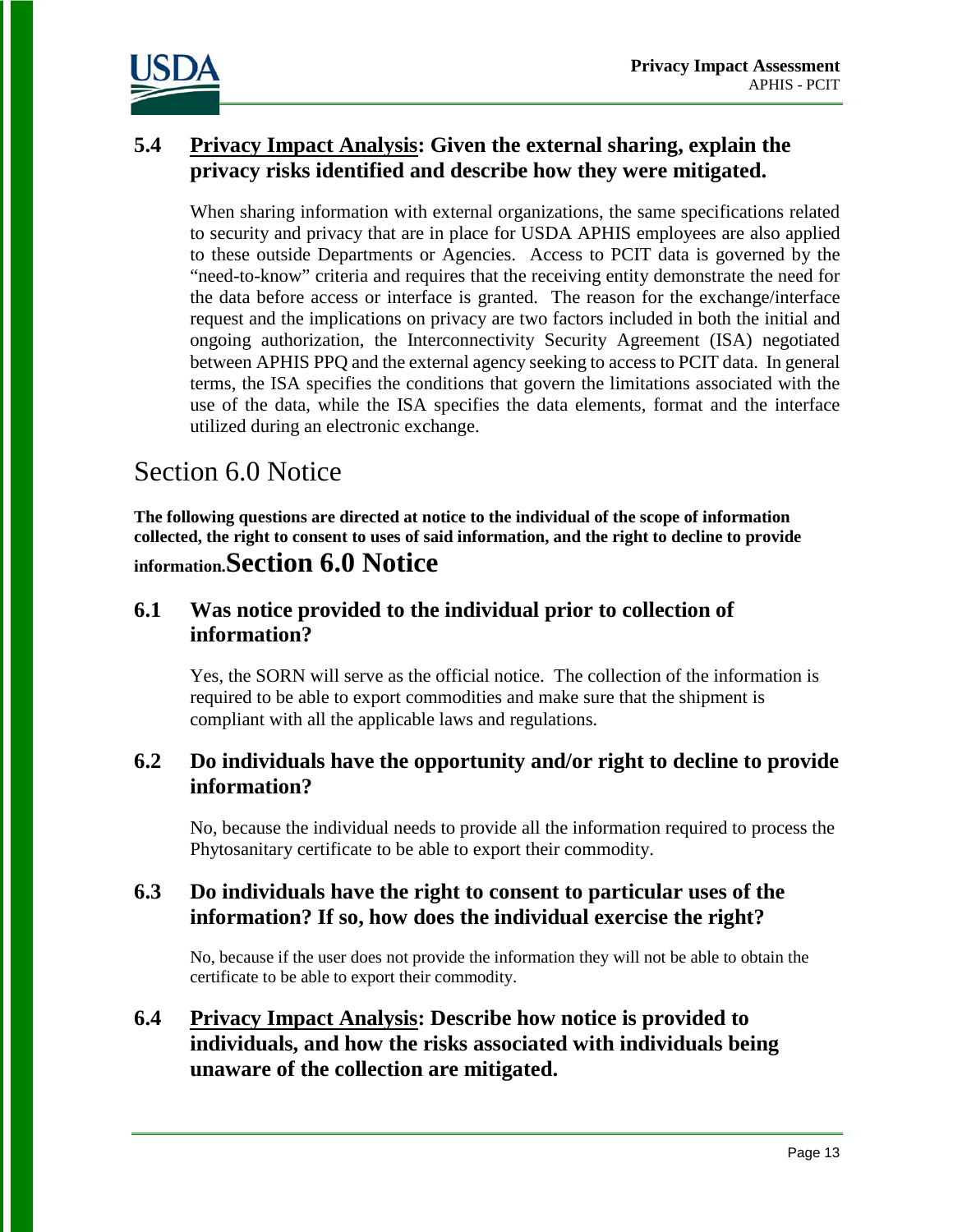

APHIS has issued a new System of Records Notice (SORN), APHIS-13 Phytosanitary Certificate Issuance and Tracking (PCIT) in conjunction with his PIA. Notice is also provided through the publication of this PIA on the Internet. Additionally, USDA has set up a web site to provide an additional opportunity to view published PIA's.

[http://www.usda.gov/wps/portal/usda/usdahome?navid=PRIVACY\\_POLICY\\_ES](http://www.usda.gov/wps/portal/usda/usdahome?navid=PRIVACY_POLICY_ES)

## **Section 7.0 Access, Redress and Correction**

#### **7.1 What are the procedures that allow individuals to gain access to their information?**

 Any individual may obtain information from a record in the system that pertains to him or her. Requests for hard copies of records should be in writing, and the request must contain the requesting individual's name, address, name of the system of records, timeframe for the records in question, any other pertinent information to help identify the file, and a copy of his/her photo identification containing a current address for verification of identification. All inquiries should be addressed to the Freedom of Information and Privacy Act Staff, Legislative and Public Affairs, APHIS, 4700 River Road Unit 50, Riverdale, MD 20737-1232.

#### **7.2 What are the procedures for correcting inaccurate or erroneous information?**

Any individual may contest information contained within a record in the system that pertains to him/her by submitting a written request to the system manager at the address identified in the system or records notice: [https://www.ocio.usda.gov/sites/default/files/PCIT.txt.](https://www.ocio.usda.gov/sites/default/files/PCIT.txt) Include the reason for contesting the record and the proposed amendment to the information with supporting documentation to show how the record is inaccurate.

#### **7.3 How are individuals notified of the procedures for correcting their information?**

Notification for correcting information in the system can be found in the SORN at https://www.ocio.usda.gov/sites/default/files/PCIT.txt

#### **7.4 If no formal redress is provided, what alternatives are available to the individual?**

N/A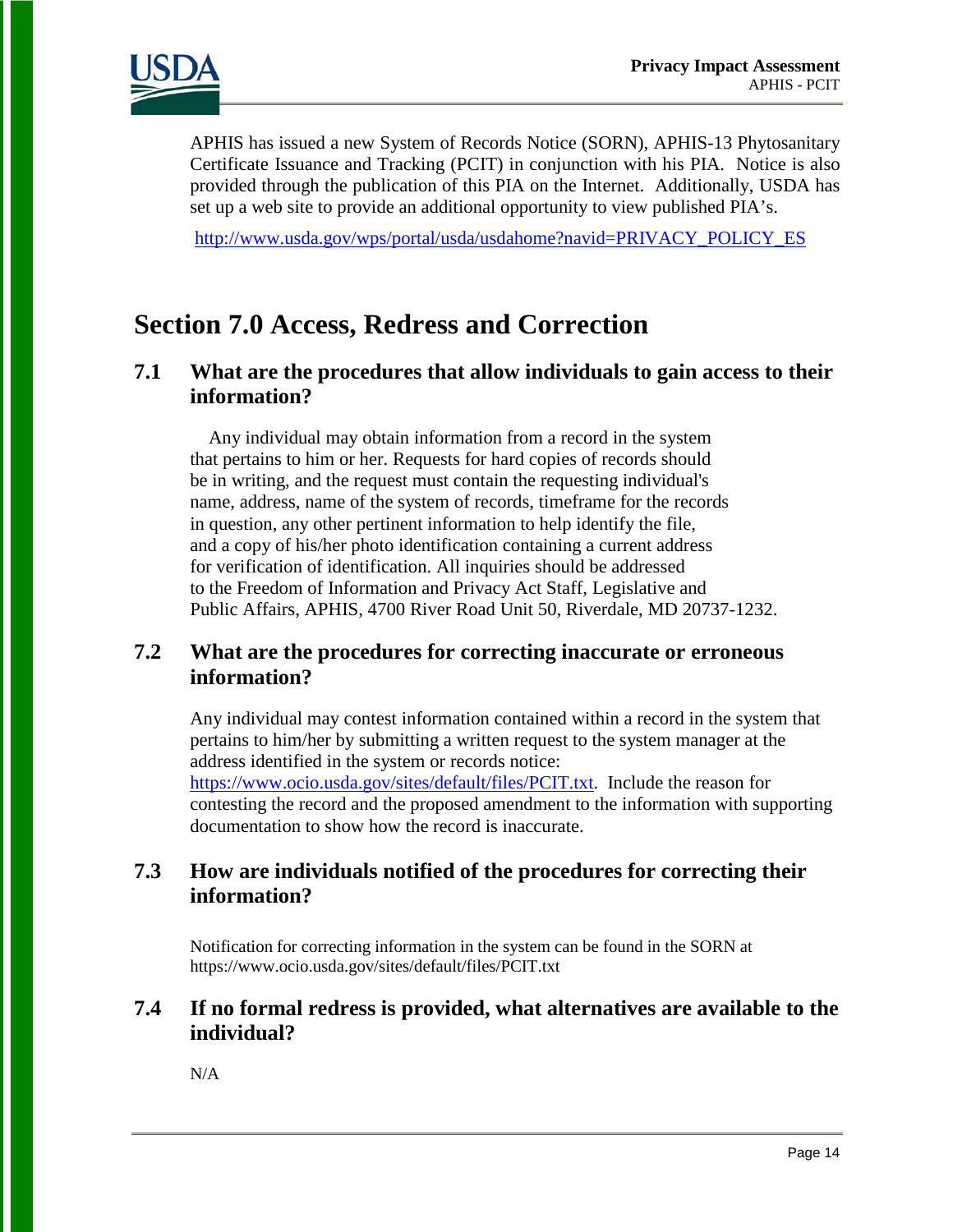

**7.5 Privacy Impact Analysis: Please discuss the privacy risks associated with the redress available to individuals and how those risks are mitigated.** 

 $N/A$ 

# **Section 8.0 Technical Access and Security**

**8.1 What procedures are in place to determine which users may access the system and are they documented?** 

Users must access the system through documented e-Authentication procedures.

**8.2 Will Department contractors have access to the system?** 

Yes

#### **8.3 Describe what privacy training is provided to users either generally or specifically relevant to the program or system?**

PCIT/VEHCS are public web based systems. Training is the responsibility of user's organizations. State and county officials and their contract personnel are provided the required training by their organizations.

All APHIS officials must take the annually security awareness training provided by USDA and sign a Rules of Behavior (ROB).

#### **8.4 Has Certification & Accreditation been completed for the system or systems supporting the program?**

Yes

#### **8.5 What auditing measures and technical safeguards are in place to prevent misuse of data?**

Built in audit information on data changes are provided per PCIT software. Oracle auditing is provided as agreed between PPQ and NITC. NITC controls the database auditing. A user can only access its organizations data. A user can belong to only one organization.

**8.6 Privacy Impact Analysis: Given the sensitivity and scope of the information collected, as well as any information sharing conducted on the system, what privacy risks were identified and how do the security controls mitigate them?**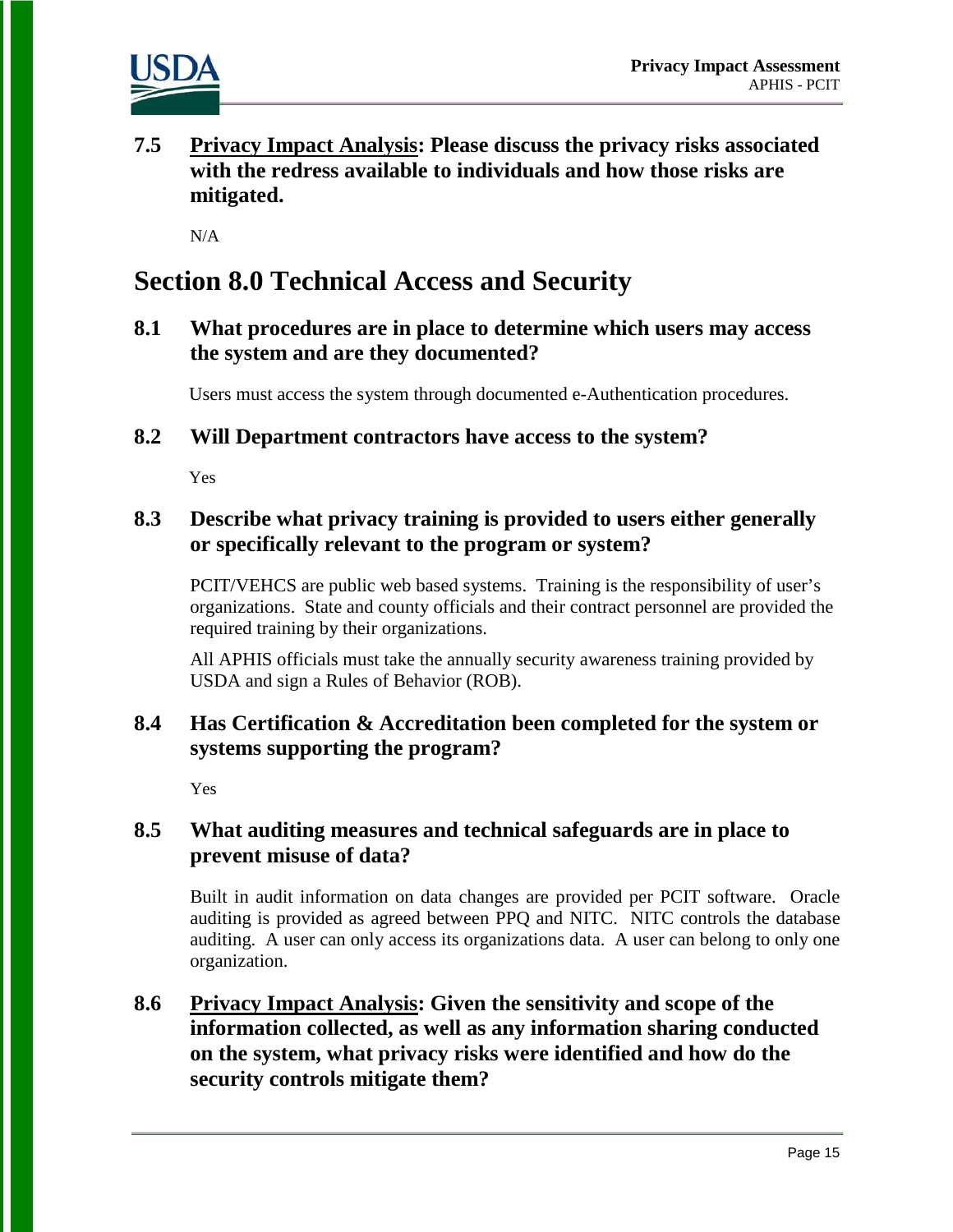

For ACO name and voluntary electronic signature image; this has been addressed in sections above. For address/phone, this has been address above.

## **Section 9.0 Technology**

### **9.1 What type of project is the program or system?**

PCIT/VEHCS is a centralized web based application.

**9.2 Does the project employ technology which may raise privacy concerns? If so please discuss their implementation.** 

No

# **Section 10.0 Third Party Websites/Applications**

**10.1 Has the System Owner (SO) and/or Information Systems Security Program Manager (ISSPM) reviewed Office of Management and Budget (OMB) memorandums M-10-22 "Guidance for Online Use of Web Measurement and Customization Technology" and M-10-23 "Guidance for Agency Use of Third-Party Websites and Applications"?**

Yes

**10.2 What is the specific purpose of the agency's use of 3rd party websites and/or applications?**

The PCIT/VEHCS systems do not utilize any 3<sup>rd</sup> party websites.

**10.3 What personally identifiable information (PII) will become available through the agency's use of 3rd party websites and/or applications.**

None

**10.4 How will the PII that becomes available through the agency's use of 3rd party websites and/or applications be used?**

N/A

**10.5 How will the PII that becomes available through the agency's use of 3rd party websites and/or applications be maintained and secured?**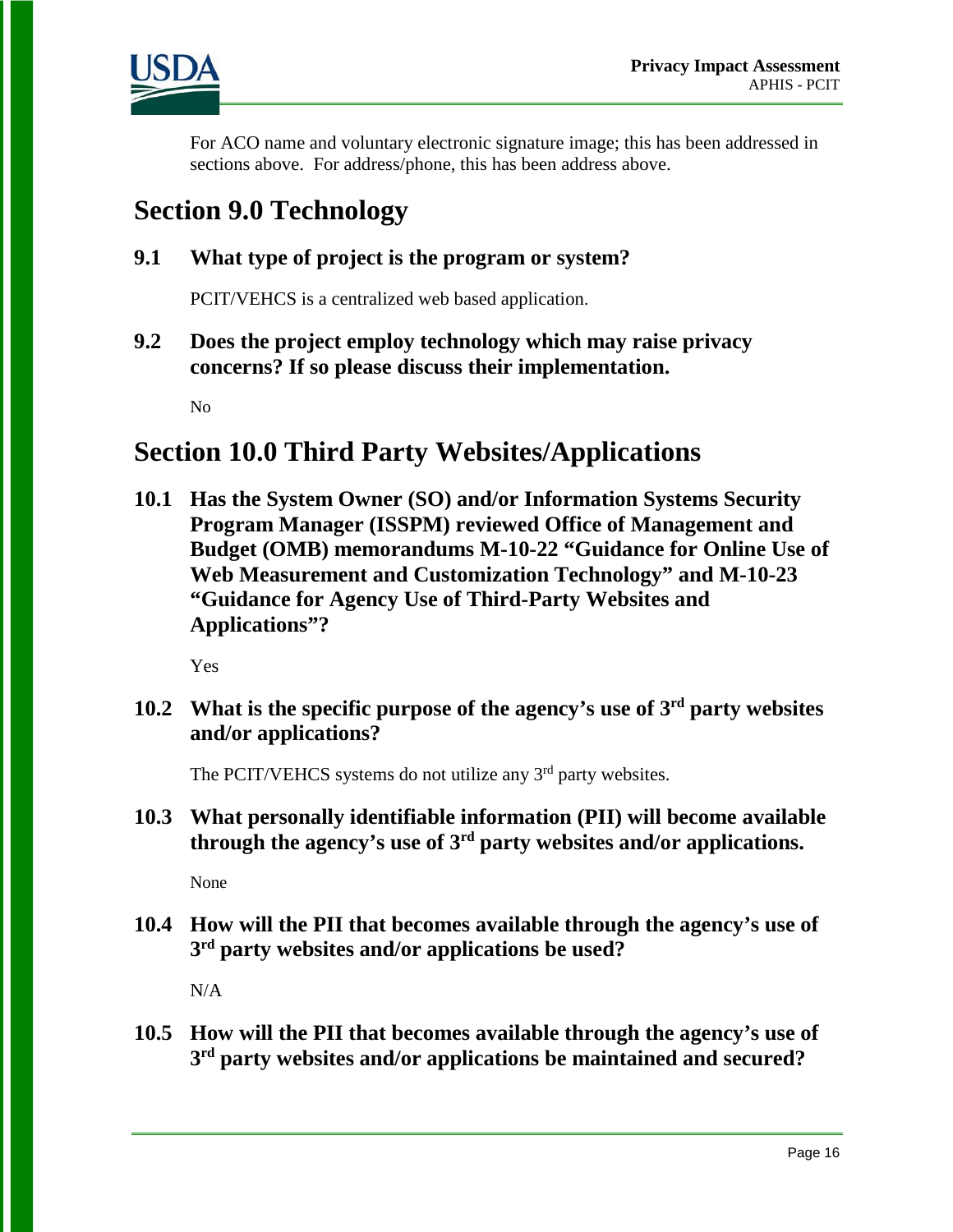

N/A

**10.6 Is the PII that becomes available through the agency's use of 3rd party websites and/or applications purged periodically?** 

N/A

**10.7 Who will have access to PII that becomes available through the agency's use of 3rd party websites and/or applications?**

N/A

**10.8 With whom will the PII that becomes available through the agency's use of 3rd party websites and/or applications be shared - either internally or externally?**

N/A

**10.9 Will the activities involving the PII that becomes available through the agency's use of 3rd party websites and/or applications require either the creation or modification of a system of records notice (SORN)?**

N/A

**10.10 Does the system use web measurement and customization technology?**

Yes, the system is reviewed annually to demonstrate compliance to OMB M-10-23.

**10.11 Does the system allow users to either decline to opt-in or decide to opt-out of of all uses of web measurement and customization technology?**

N/A

### **10.12 Privacy Impact Analysis: Given the amount and type of PII that becomes available through the agency's use of 3rd party websites and/or applications, discuss the privacy risks identified and how they were mitigated.**

Data is not accessible through  $3<sup>rd</sup>$  party websites and/or applications.